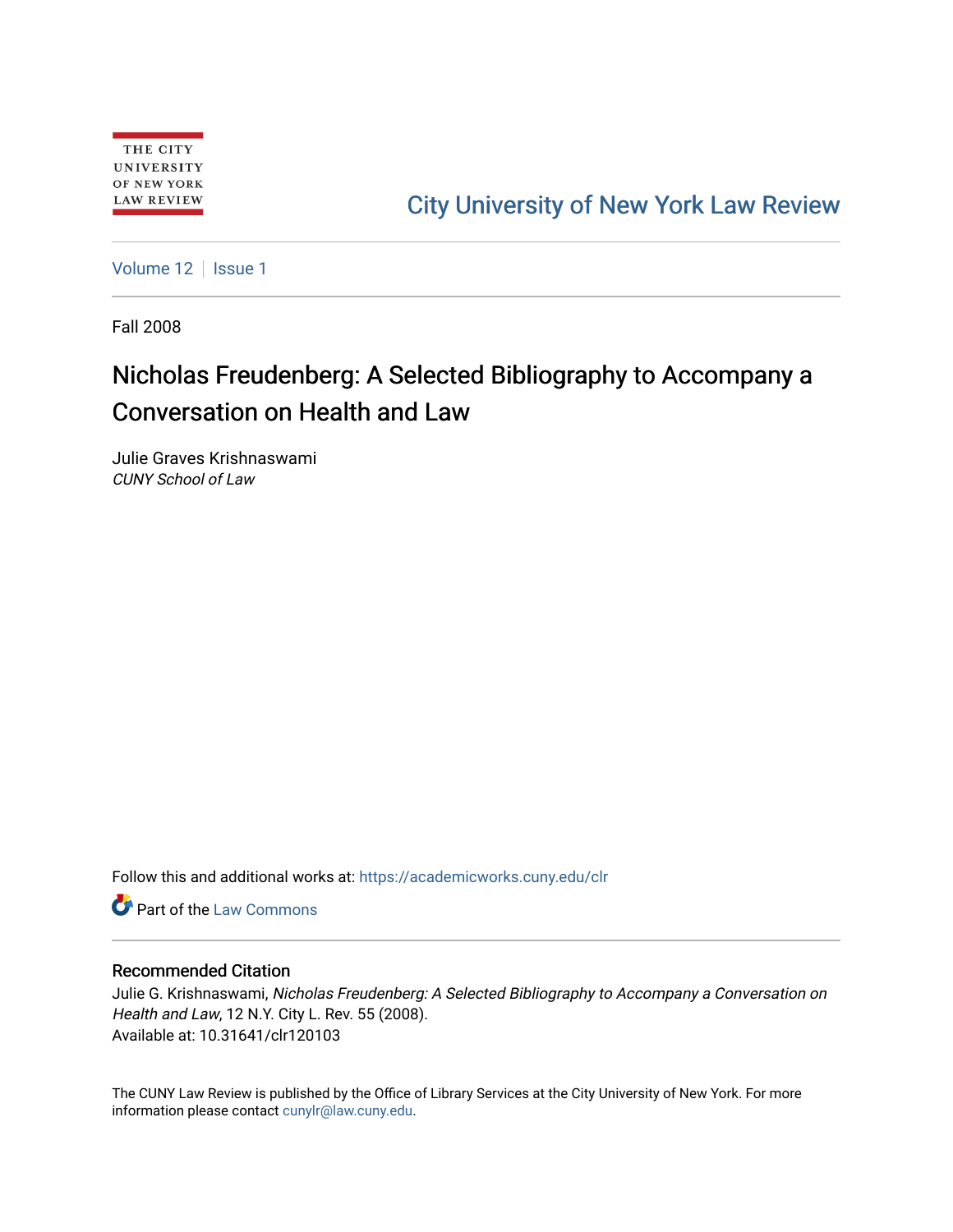## Nicholas Freudenberg: A Selected Bibliography to Accompany a Conversation on Health and Law

## Acknowledgements

The author wishes to thank Ruthann Robson for her input and guidance on this project as well Raquel Gabriel for encouragement and feedback. The author also thanks Library Research Assistants Erin Price and Megan Stuart for help compiling the comprehensive bibliography.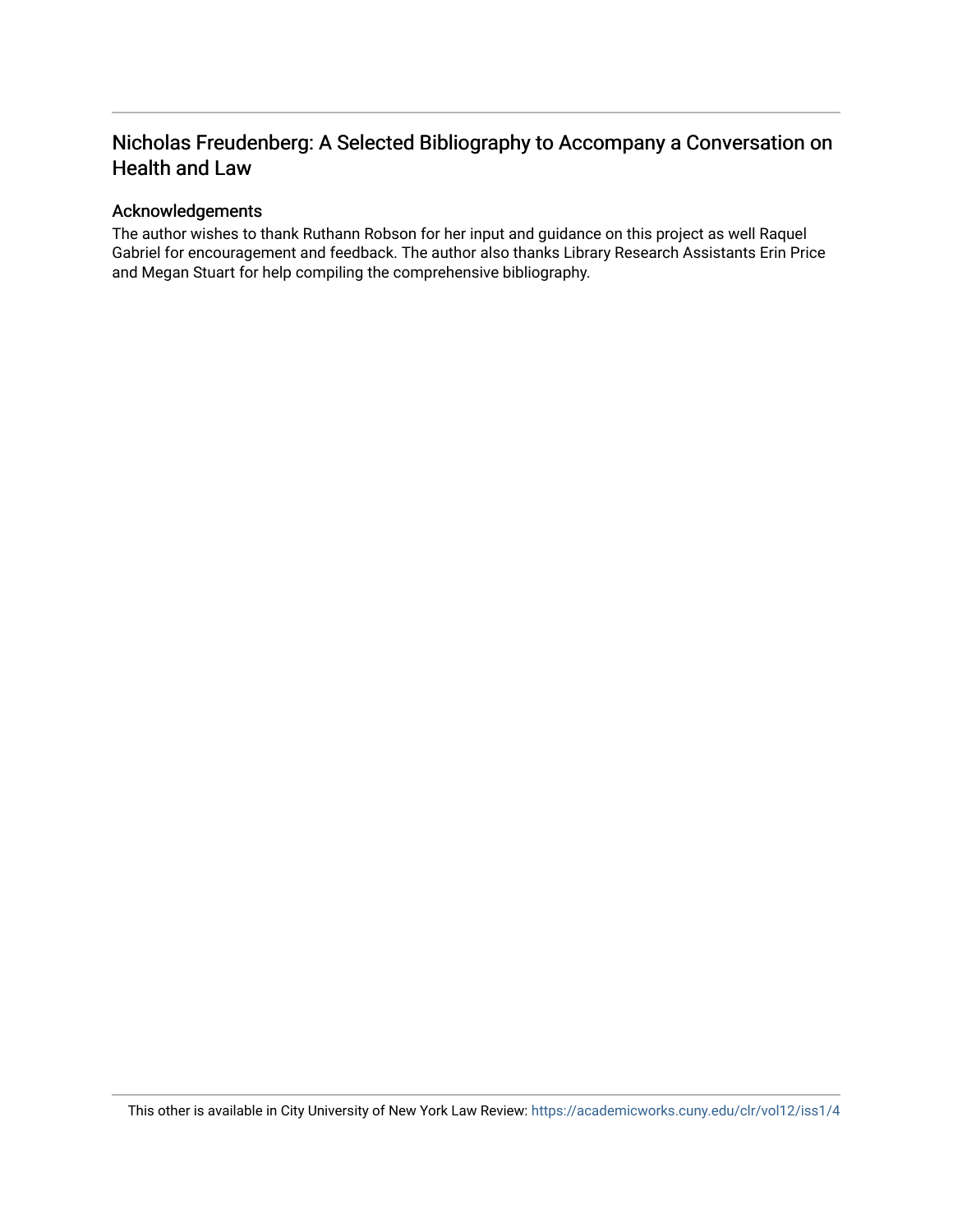## **NICHOLAS FREUDENBERG: A SELECTED BIBLIOGRAPHY TO ACCOMPANY** *A CONVERSATION ON HEALTH AND LAW*

*Julie Graves Krishnaswami*\*

### **INTRODUCTION**

City University of New York ("CUNY") Distinguished Professor of Public Health, Nicholas Freudenberg's research focuses on public health policy, community health intervention, the health prison populations, and corporate conduct impacting health.<sup>1</sup> Freudenberg studies social factors that impact public health. His publications and scholarship provide empirical research, case studies, and evidence based research which can be used by lawyers and policy advocates to support constitutional arguments about fundamental fairness, universal healthcare, corporate responsibility for practices and products that harm public health, and the protection of children from toxic substances and unhealthy food.

Freudenberg was invited to CUNY School of Law on November 7, 2008 to participate in conversations with the law school community about health and constitutional law,<sup>2</sup> the role of community-based health outcomes for Latino and Latina communities, and improving public health indicators. Professor Freudenberg further engaged with the law school community about the ways in which the legal academia can support public health projects as well as how public health research and initiatives may serve and compliment legal efforts.

In a conversation moderated by CUNY School of Law Distinguished Professor Ruthann Robson,<sup>3</sup> Professor Nicolas

<sup>\*</sup> Copyright 2009 by Julie Graves Krishnaswami. Associate Law Library Professor and Reference/Faculty Research Librarian, City University of New York (CUNY) School of Law. B.A., 1999 Reed College, J.D., 2004, CUNY School of Law, M.L.I.S., 2008, Pratt Institute. The author wishes to thank Ruthann Robson for her input and guidance on this project as well Raquel Gabriel for encouragement and feedback. The author also thanks Library Research Assistants Erin Price and Megan Stuart for help compiling the comprehensive bibliography.<br><sup>1</sup> Professor Nicholas Freudenberg—Biography, http://web.gc.cuny.edu/Clini-

calDoctoral/ph-faculty-freudenberg.asp.

<sup>2</sup> Janet Calvo & Nicholas Freudenberg, *A Conversation on Health and Law*, 12 N.Y.

<sup>&</sup>lt;sup>3</sup> Professor Ruthann Robson—Biography, http://www.law.cuny.edu/faculty-staff/ Robson.html.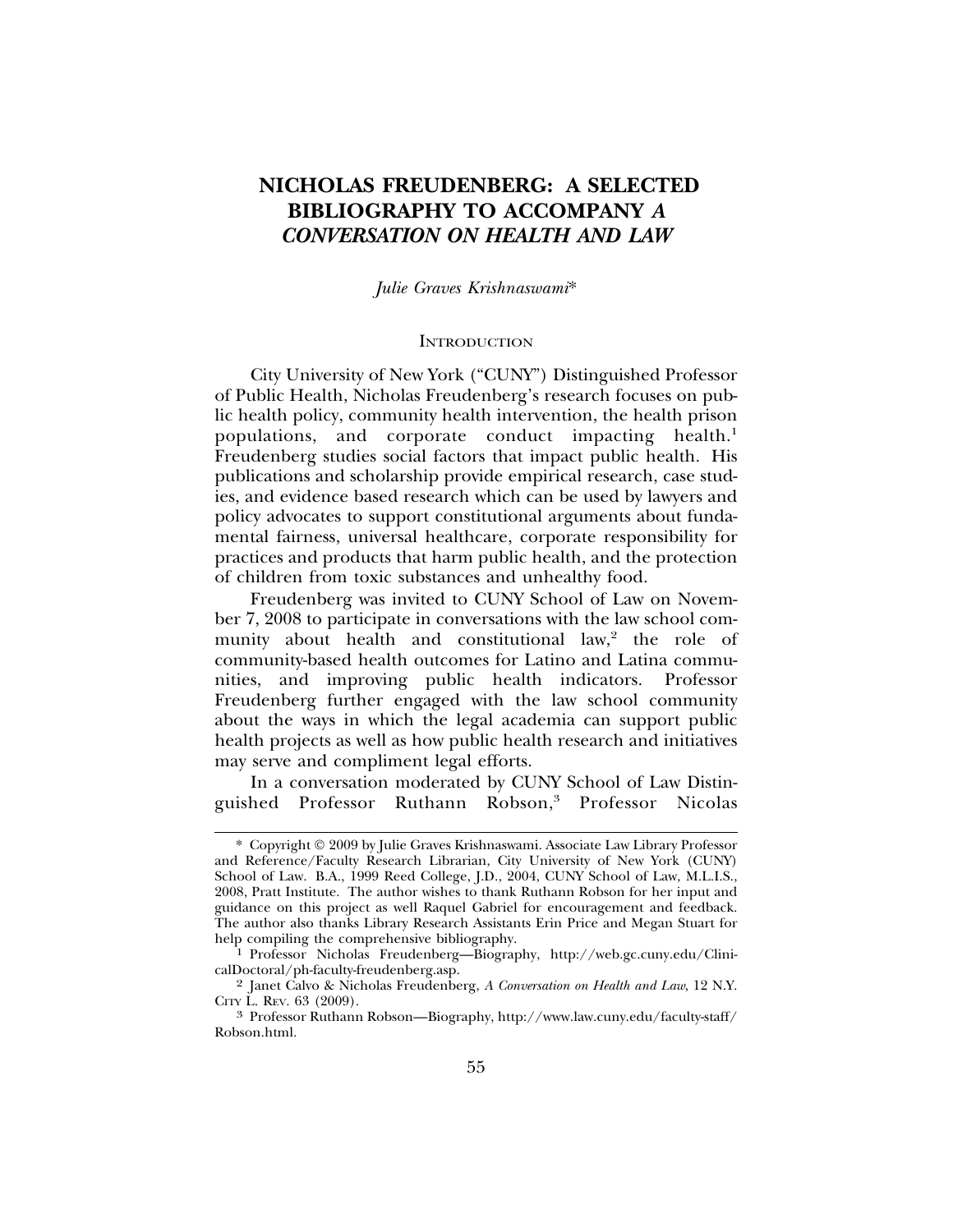Freudenberg and CUNY Professor Janet Calvo<sup>4</sup> discussed healthcare and constitutional law from a public health perspective.<sup>5</sup> As Freudenberg noted, these perspectives include considerations of specific populations and the social conditions under which they live, including food and nutrition, housing conditions, air and ozone pollution, access to education, occupation conditions, and human-to-human connections, among other considerations.<sup>6</sup> Drawing upon public health research and case studies helps to create and sustain a legal framework where public health is the overriding theme of the dialog. Such a framework serves lawyers, lawmakers, and policy advocates when they consider healthcare legislation, environmental regulations, and constitutional arguments to support fundamental fairness in public health to reduce disparities in healthcare.

When constructing legal doctrine and theories to determine which health practices are to be regulated by the government and how, facts and data on social behavior, existing conditions, and consequences—empirical questions—must be evaluated from the public health perspective.7 Empirical research, which members of the legal field often have little ability to undertake, can be accessed and used to demonstrate the effectiveness of community intervention programs as well as pinpointing the causes and health effects of existing policies.8 "Students of sociology, psychology, anthropology, economics, medicine, and many other fields all contribute em-

<sup>8</sup> *See* Deborah L. Rhode, *Social Research and Social Change: Meeting the Challenge of Gender Inequality and Sexual Abuse*, 30 HARV. J. L. & GENDER 11, 19, 21–4 (2007). Empirical research is useful to understand the many of dimensions of and aid in creating programs, laws, and social policies to remedy other prevalent social problems, such as domestic violence and work place sexual harassment, and the relationship between mental illness and violence. *Id.*; *see also* Charles W. Lidz, Steven Banks, Lorna Simon, Carol Schubert, & Edward P. Mulvey, *Violence and Mental Illness: A New Analytic Approach*, 31 LAW & HUM. BEHAV. 23, 24 (2007) (explaining how empirical research provides new insights into the links between mental illness and violent behavior).

According to Rhode, legal scholars face substantial "disincentives for empirical researching." Deborah L. Rhode, *Social Research and Social Change: Meeting the Challenge of Gender Inequality and Sexual Abuse*, 30 HARV. J. L. & GENDER 11, 22 (2007). The obstacle include the inability to secure or access funding for the collection of data, a lack of time to gather data compounded by the institutional pressures to demonstrate scholarly productivity, methodical and technical complications, outcomes may not be justifiably fruitful, and the dearth of audience. *Id.* at 21–4; *see also* Schneider & Teitel-

<sup>4</sup> Professor Janet Calvo – Biography, http://www.law.cuny.edu/faculty-staff/ JCalvo.html.

<sup>5</sup> Janet Calvo & Nicholas Freudenberg, *A Conversation on Health and Law*, 12 N.Y. CITY L. REV\_\_\_\_ (2009). <sup>6</sup> *Id.*

<sup>7</sup> Carl E. Schneider & Lee E. Teitelbaum, *Life's Golden Tree: Empirical Scholarship*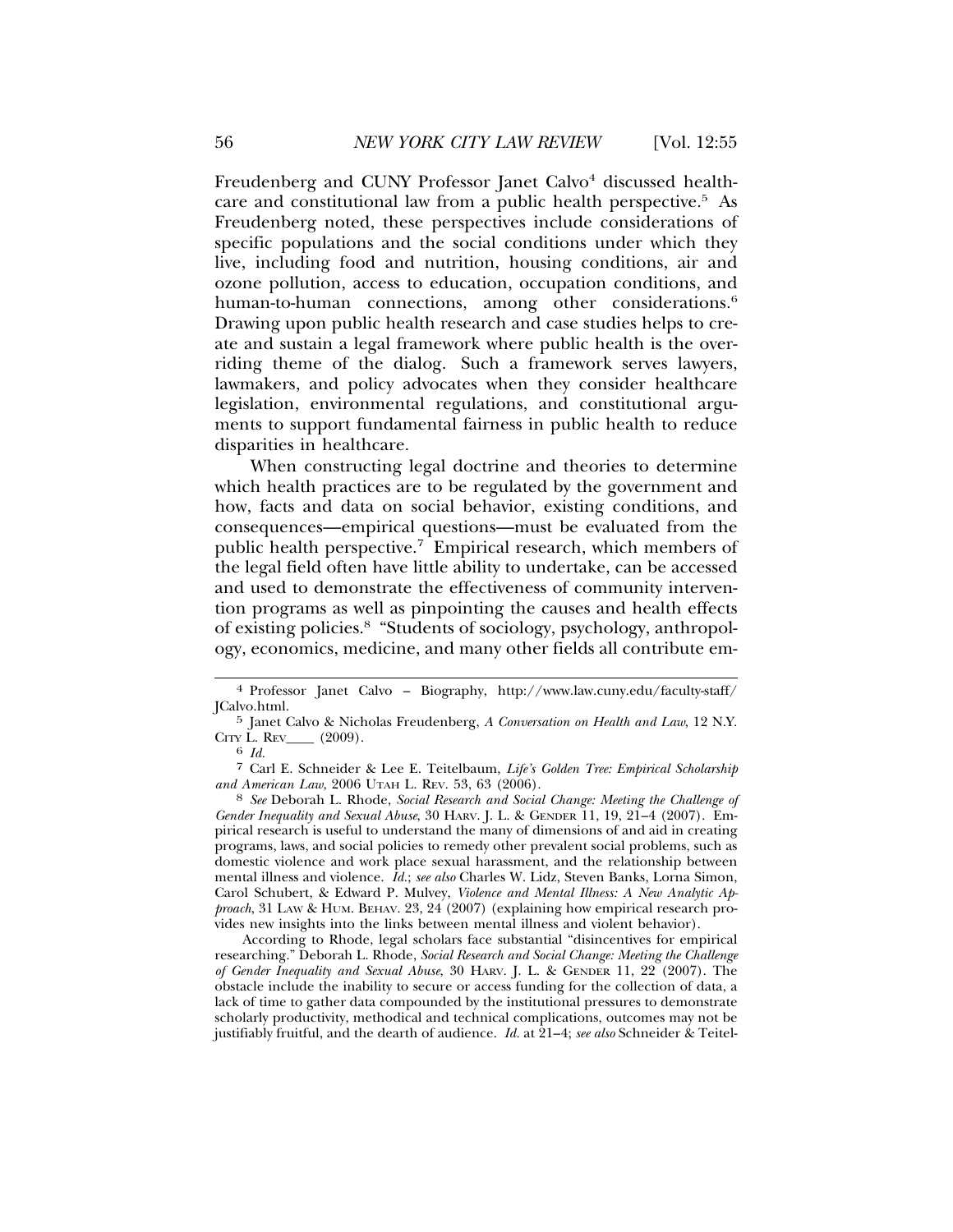pirical research which is crucial to legal scholarship. . . . The more they will collaborate with law professors on empirical projects, the better."9 With the emergence of the empirical legal studies, empirical methods are becoming important within legal scholarship.10 Empirical research constitutes "any attempt to acquire data about social behavior the law seeks to regulate, the way legal institutions behave, and the effect of law on social behavior."<sup>11</sup> Similarly, "evidence-based research" refers to the methods, findings and potential uses of research evaluating the effectiveness of healthcare interventions in populations."12

Case studies are a social scientific research method of particular value to lawyers and public health advocates. Social scientists rely on case studies as a research method "to collect, present, and analyze data fairly" and to "understand complex social phenomena."13 More specifically, "[t]he essence of a case study . . . is that it tries to illuminate a *decision* or set of decisions—why they were taken, how they were implemented, and with what result."14 The case studies authored by Freudenberg shed particular light on public health practices and the consequences for communities. Data compiled by Freudenberg and other public health researchers is useful to support and challenge constitutional claims about fundamental fairness.

This bibliography provides a sampling of Nicholas Freudenberg's public health scholarship to give members of the legal community a richer public health perspective to guide and support legal claims and legislative priorities. Part 1 provides Freudenberg's publications on public health and healthy advocacy; Part 2 lists works focusing on urban health, namely in New York City, and includes several case studies; Part 3 provides

baum, *supra* note 7, at 71–2 (explaining why empirical research is disfavored among law professors and then debunking law professors' criticisms).

<sup>9</sup> Schneider & Teitelbaum, *supra* note 7, at 65.

<sup>10</sup> The American Judicial Society, *The Empirical Turn in Legal Education*, 89 JUDICA-TURE 312 (2008). The Journal of Empirical Legal Studies and Judicature are sources for contemporary, vanguard empirical legal scholarship. Additionally, empirical legal scholarship is the topic of an upcoming symposium for law professors and attorneys hosted by the Center for the Study of the Legal Profession and the Georgetown Journal of Legal Ethics, *available at* http://firms.law.indiana.edu/events/GULC\_Mar09. pdf.

<sup>11</sup> Schneider & Teitelbaum, *supra* note 7, at 61.

<sup>12</sup> David M. Fox & Lee Greenfield, *Helping Public Officials Use Research Evaluating Healthcare*, 14 J. L. & POL'Y 531, 531 (2006).

<sup>13</sup> ROBERT K. YIN, CASE STUDY RESEARCH DESIGN AND METHODS 3–4 (Sage Publications 2009).

<sup>14</sup> *Id.* at 17.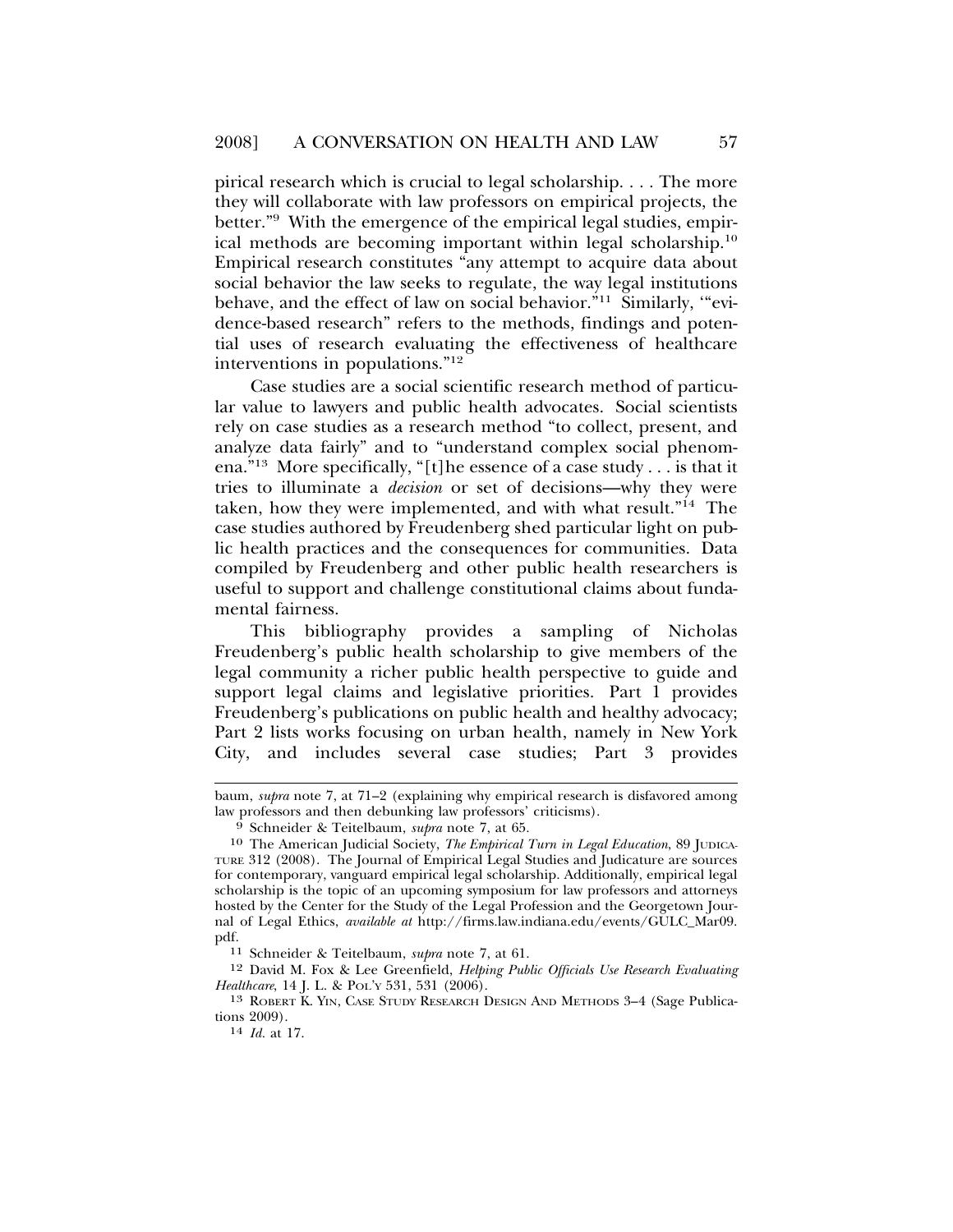Freudenberg's publications on corporate responsibility for practices, conditions, and products that harm individuals and threaten public health; and Part 4 lists works on incarcerated populations.

Freudenberg's empirical research and case studies serve to bolster legal arguments with statistics and facts, demonstrating and personalizing constitutional notions of fundamental fairness.15 The publications listed below represent only a selection of the publications by Freudenberg relevant to constitutional adjudication and healthcare policy. Similarly, the list below offers only a sample of social science research and public health scholarship for legal advocates.16 The bibliography is intended to serve as a starting point into case studies, empirical research, and evidence-based research to demonstrate the potential of the same for constitutionalbased, public health arguments.

#### **BIBLIOGRAPHY**

### *1. Bibliography on Public Health and Health Advocacy*

- 1) M. Themba-Nixon, M. Minkler & N. Freudenberg, *The Role of Community Based Participatory Research in Policy Advocacy*, *in* COM-MUNITY-BASED PARTICIPATORY RESEARCH FOR HEALTH: FROM PRO-CESS TO OUTCOMES (2d ed., M. Minkler & N. Wallerstein eds., Jossey-Bass 2008).
- 2) N. Freudenberg, *Intersections of Race, Class, and Gender in Public Health Interventions*, *in* GENDER, RACE, CLASS & HEALTH: INTER-SECTIONAL APPROACHES (JOSSEY-Bass 2006).
- 3) J. Sladkova, A. Viladrich & N. Freudenberg, *Building Bridges Between Adult Education, Public Schools, and Healthcare: A Strategy to Promote Social Inclusion, Welcoming the Stranger: Essays on Teaching*

<sup>15</sup> Justice Louis Brandeis's famous brief for the Defendant, to the United States Supreme Court in *Muller v. Oregon*, 208 U.S. 412 (1908), known as the "social science brief" or "Brandeis Brief" used social science data to argue in support of a statute prohibiting women from working for more than ten hours per day in factories. *See, e.g.*, Brief for Defendant in Error, Muller v. Oregon, 208 U.S. 412 (1908), reprinted in 16 LANDMARK BRIEFS AND ARGUMENTS OF THE SUPREME COURT OF THE UNITED STATES CONSTITUTIONAL LAW 63 (1975); Herbert Hovenkamp, *Social Science and Segregation Before Brown*, 1985 DUKE L. J. 624, 628 n.15 (1985); Marion E. Doro, *The Brandeis Brief*, 11 VAND. L. REV. 783, 789–99 (1958).

<sup>16</sup> Recent scholarship demonstrating the collaboration of empirical research and legal scholarship include, J. Denise Disken, *Taking it to the Bank: Actualizing Healthcare Equality for San Francisco's Transgender City and County Employees*, 5 HASTING RACE & POVERTY L. J. 129 (2008); Jeffrey Fagan, Garth Davies & Jan Holland, *The Paradox of the Drug Elimination Program in New City Public Housing*, 13 GEO. J. POV. L. & POL'Y 415  $(2006)$ .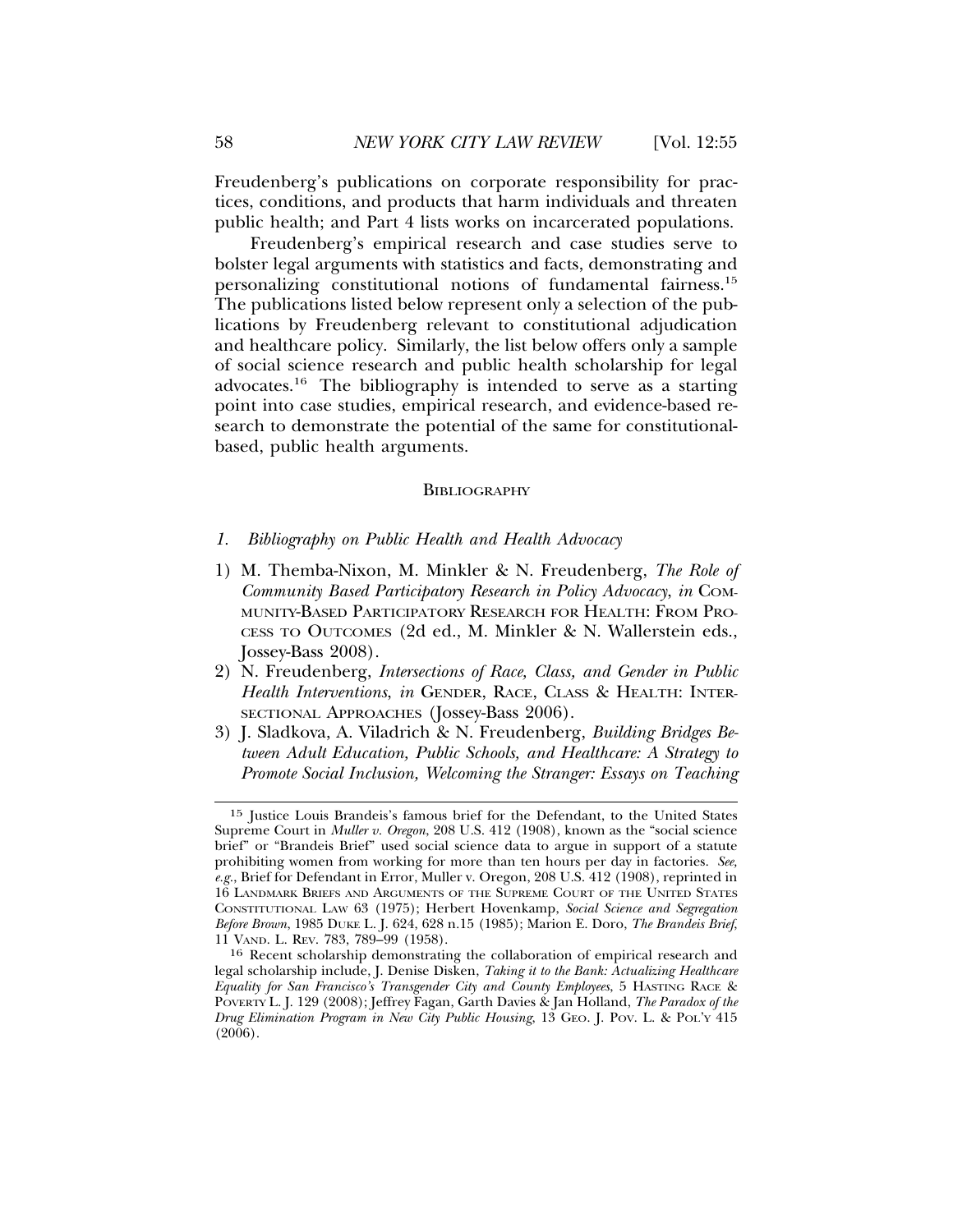*and Learning in a Diverse Society*, 17 OCCASIONAL PAPER SERIES 7–22 (2006).

- 4) N. Freudenberg, S. Galea & D. Vlahov, *Beyond Urban Penalty and Urban Sprawl: Back to Living Conditions as the Focus of Urban Health*, 30:1 J. COMMUNITY HEALTH: PUB. HEALTH PROMOTION & DISEASE PREVENTION 1–11 (2005).
- 5) N. Freudenberg, *Community Capacity for Environmental Health Promotion: Determinants and Implications for Practice*, 31:4 HEALTH EDUC. & BEHAV. 472–90 (2004).
- 6) S.C. Saegert, S. Klitzman, N. Freudenberg, J. Cooperman-Mroczek & S. Nassar, *Healthy Housing: A Structured Review of Published Evaluations of US Interventions to Improve Health by Modifying Housing in the United States, 1990–2001*, 93:9 AM. J. PUB. HEALTH 1471–7 (2003).
- 7) S. Galea, S.H. Factor, S. Bonner, M. Foley & N. Freudenberg et al., *Collaboration Among Community Members, Local Health Service Providers, and Researchers in an Urban Research Center in Harlem, New York*, 116:6 PUB. HEALTH REP. 530–9 (2001).
- 8) N. Wallerstein & N. Freudenberg, *Linking Health Promotion and Social Justice: A Rationale and Two Case Stories*, 13:3 HEALTH EDUC. RES. 451–7 (1998).
- 9) N. Janz, M. Zimmerman, P. Wren, B. Israel, N. Freudenberg & R. Carter, *Evaluation of 37 AIDS Prevention Projects: Successful Approaches and Barriers to Program Effectiveness*, 23:1 HEALTH EDUC. & BEHAV. 80–97 (1996).
- 10) N. Freudenberg & E. Eng et al., *Strengthening Individual and Community Capacity to Prevent Diseases and Promote Health: In Search of Relevant Theories and Principles*, 22:3 HEALTH EDUC. & BEHAV. 290–306 (1994).
- 11) N. Freudenberg, *Training Health Educators for Social Change*, *in* HEALTH PROMOTION: A RESOURCE BOOK (R. Anderson & I. Kickbusch eds., John Wiley 1988).
- *2. Bibliography on Urban Health*
- 12) N. Freudenberg & S. Galea, *The Impact of New York City's 1975 Fiscal Crisis on the Tuberculosis, HIV, and Homicide Syndemic*, 96:3 AM. J. PUB. HEALTH 424-34 (2006).
- 13) CITIES AND THE HEALTH OF THE PUBLIC (N. Freudenberg, S. Galea, & D. Vlahov eds., Vanderbilt Univ. Press 2006).
- 14) N. Freudenberg & S. Klitzman, *Teaching Urban Health*, *in* HAND-BOOK OF URBAN HEALTH: POPULATIONS, METHODS, AND PRAC-TICE (Springer Pub. Co. 2005).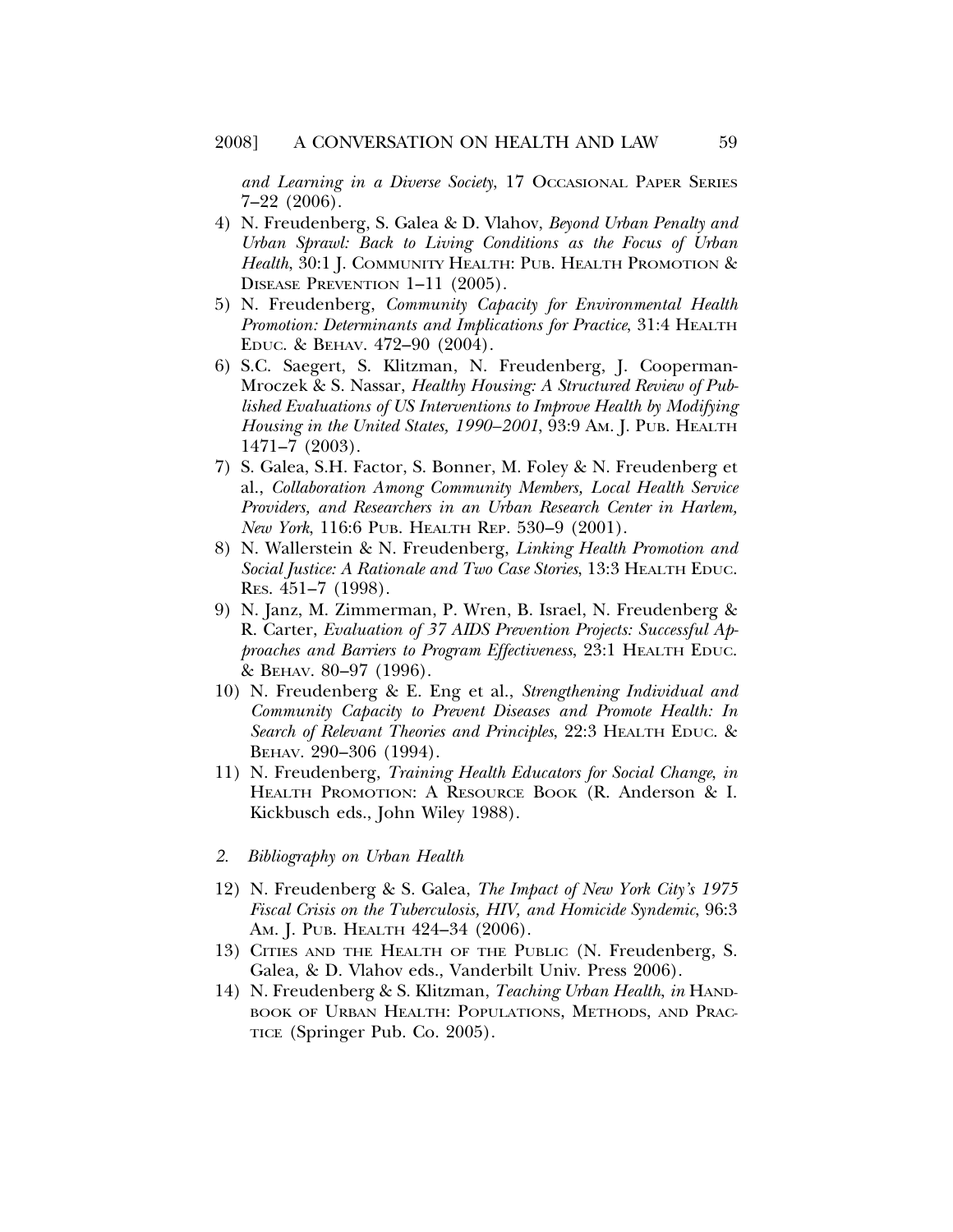- 15) J. Van Olphen & N. Freudenberg, *Harlem Service Providers' Perceptions of the Impact of Municipal Policies on their Clients with Substance use Problems*, 81:2 J. URBAN HEALTH 222–31 (2004).
- 16) M.M. Metzler, D.L. Higgins, C.G. Beeker & N. Freudenberg et al., *Addressing Urban Health in Detroit, New York City, and Seattle Through Community-Based Participatory Research Partnerships*, 93:5 AM. J. PUB. HEALTH 803-11 (2003).
- 17) M. Fine & N. Freudenberg et al., *Anything Can Happen with Police Around: Urban Youth Evaluate Strategies of Surveillance in Public Places*, 59:1 J. Soc. Issues 141–58 (2003).
- 18) S. Klitzman &N. Freudenberg, *Implications of the World Trade Center Attack for the Public Health and Healthcare Infrastructures*, 93:3 Am. J. Pub. Health 400–6 (2003).
- 19) D.E. Blocker & N. Freudenberg, *Developing Comprehensive Approaches to Prevention and Control of Obesity Among Low-Income, Urban, African-American Women*, 56:2 J. AM. MED. WOMEN'S ASS'N 59–64 (2001).
- 20) S. Galea, S.H. Factor, S. Bonner, M. Foley & N. Freudenberg et al., *Collaboration Among Community Members, Local Health Service Providers, and Researchers in an Urban Research Center in Harlem, New York*, 116:6 PUB. HEALTH REP. 530–9 (2001).
- 21) N. Freudenberg, *Case History of the Center for Urban Epidemiologic Studies in New York City*, 78:3 J. URBAN HEALTH 508–18 (2001).
- 22) S. Galea, J. Ahern, C. Fuller & N. Freudenberg et al., *Needle Exchange Programs and Experience of Violence in an Inner City Neighborhood*, 28:3 J. ACQUIRED IMMUNE DEFICIENCY SYNDROME 282–8 (2001).
- 23) N. Freudenberg & B. Roberts et al., *Coming Up in the Boogie Down: The Role of Violence in the Lives of Adolescents in the South Bronx*, 26:6 HEALTH EDUC. & BEHAV. 788–805 (1999).
- 24) N. Freudenberg, *Community Based Health Education for Urban Populations: An Overview*, 25:1 Health Educ. & Behav. 11–23 (1998).
- 25) N. Freudenberg & E. Manoncourt, *Urban Health Promotion: Current Practices and New Directions*, 25:2 HEALTH EDUC. & BEHAV. 138–45 (1998).
- 26) N. Wallerstein & N. Freudenberg, *Linking Health Promotion and Social Justice: A Rationale and Two Case Stories*, 13:3 HEALTH EDUC. RES. 451–7 (1998).
- 27) N. FREUDENBERG, HEALTH PROMOTION IN THE CITY (Hunter Coll. Ctr. on AIDS, Drugs and Cmty. Health 1997).
- 28) S. Guttmacher, L. Lieberman, D. Ward, N. Freudenberg & D.A. Radosh et al., *Condom Availability in New York City Public*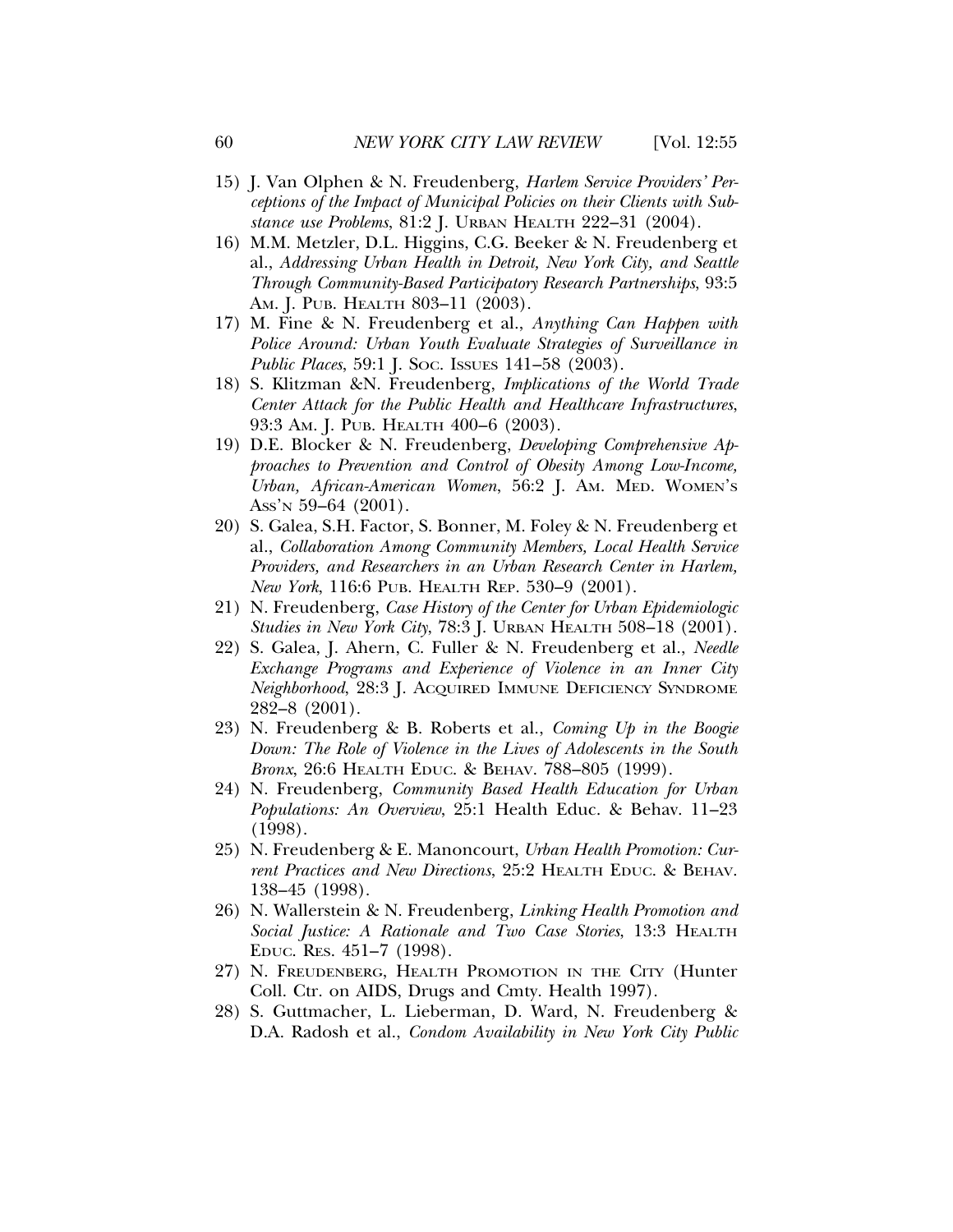*High Schools: Relationships to Condom Use and Sexual Behavior*, 87:9 AM. J. PUB. HEALTH 1427–33 (1997).

- 29) N. Freudenberg & M. Golub, *Health Education, Public Policy and Disease Prevention: A Case History of the New York City Coalition to End Lead Poisoning*, 14:4 HEALTH EDUC. & BEHAV. 387–401 (1987).
- *3. Bibliography on Corporate Responsibility*
- 30) N. Freudenberg, S. Galea & M. Fahs, *Changing Corporate Practices to Reduce Cancer Disparities*, 19 J. HEALTHCARE POOR & UN-DESERVED 26–40 (2008).
- 31) N. Freudenberg, *Cites of Consumption: Impact of Corporate Practices on the Health of Urban Populations*, 85:4 J. URB. HEALTH 462–71 (2008).
- 32) N. Freudenberg, *Corporate Practices, in* MACROSOCIAL DETERMI-NANTS OF POPULATION HEALTH xi, 502 (Springer 2007).
- 33) N. Freudenberg, S. Bradley & M. Serrano, *Public Health Campaigns to Change Industry Practices that Damage Health: An Analysis of 12 Case Studies*, HEALTH EDUC. & BEHAV. 1–19 (2007).
- 34) N. Freudenberg, *Public Health Advocacy to Change Corporate Practices: Implications for Health Education Practice and Research*, 32:3 HEALTH EDUC. & BEHAV. 298–319 (2005).
- 35) J. Van Olphen & N. Freudenberg, *Harlem Service Providers' Perceptions of the Impact of Municipal Policies on their Clients with Substance use Problems*, 81:2 J. URBAN HEALTH 222–31 (2004).
- *4. Bibliography on Incarcerated Populations*
- 36) J. Van Olphen, N. Freudenberg et al., *Advocating Policies to Promote Community Reintegration of Drug Users Leaving Jail*, *in* COM-MUNITY BASED PARTICIPATORY RESEARCH FOR HEALTH (M. Minkler & N. Wallerstein eds., Jossey-Bass 2002).
- 37) J. Lee, D. Vlahov & N. Freudenberg, *Primary Care and Health Insurance Among Women Released from New York City Jails*, 17:1 J. HEALTHCARE POOR UNDERSERVED 200-17 (2006).
- 38) N. Freudenberg, J. Daniels, M. Crum & T. Perkins et al., *Coming Home From Jail: The Social and Health Consequences of Community Reentry for Women, Male Adolescents, and Their Families and Communities*, 95:10 AM. J. PUB. HEALTH 1725–35 (2005).
- 39) N. Freudenberg, *Community Health Services for Returning Jail and Prison Inmates*, 10:3 J. CORRECTIONAL HEALTHCARE 369 (2003).
- 40) N. Freudenberg, *Adverse Effects of US Jail and Prison Policies on*